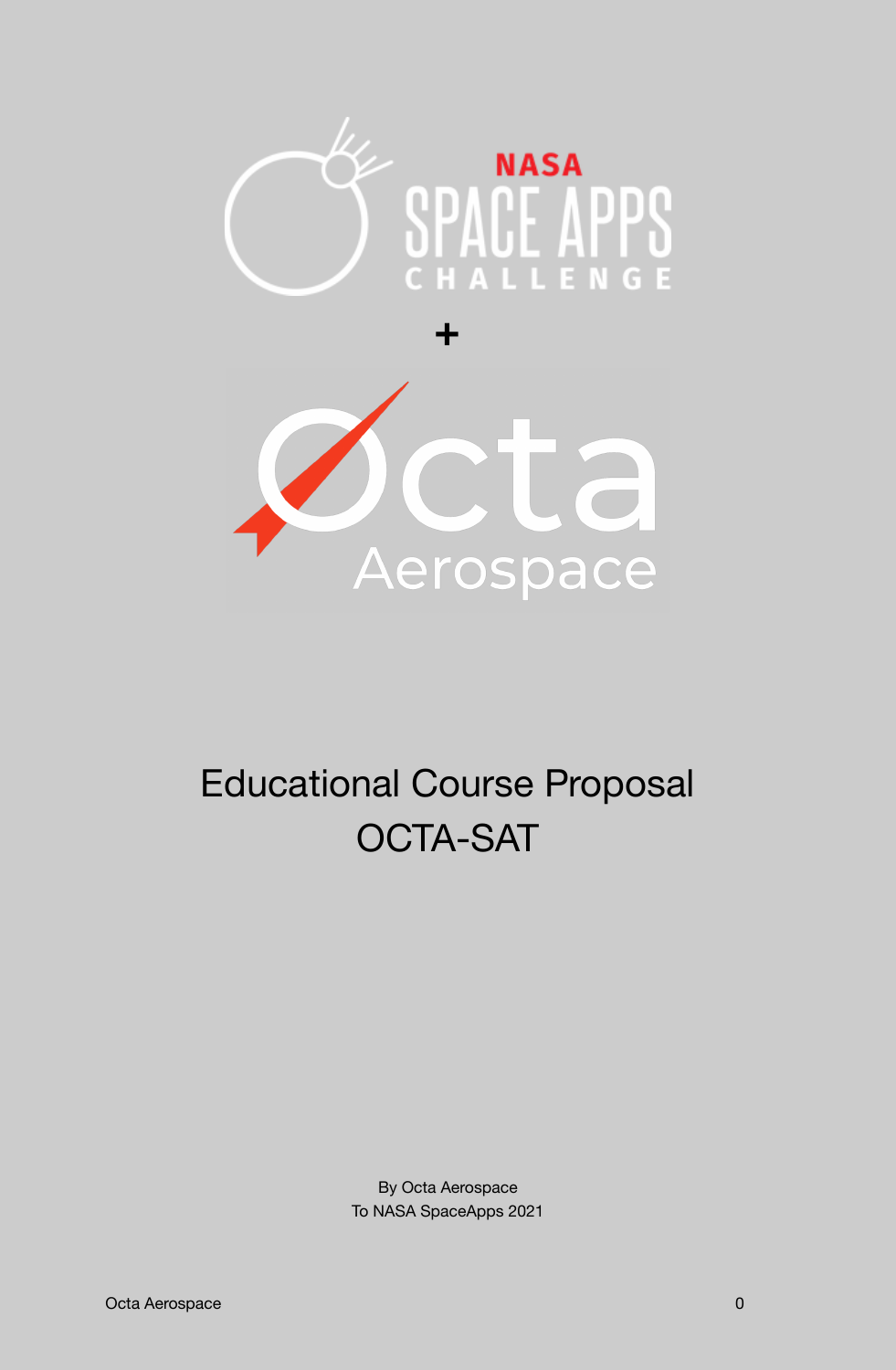### **Introduction**

Over the last decades, the aerospace industry has grown considerably both in terms of investment and new players. With the emergence of the CubeSat standard, the market has facilitated the incursion of companies offering services and components for nanosatellites, companies such as SpaceX have reduced their costs per kilogram launched and developing countries have been able to launch their own nanosatellites and develop a new industry. However, at the local level, Latin America has lagged behind not only in having a consolidated industry capable of providing components and services for nanosatellites, but also at the academic level (in schools and higher education).

Latin America has the potential to become a pole of development of aerospace technologies, but this potential must be used correctly, providing the tools and opportunities at local and global level, as it provides the opportunity to train professionals and captivate new generations. However, the number of young people involved in the aerospace and aeronautical areas is low. Following the example of the United States and EU countries, the OCTA-SAT educational program opens a door to the early development of skills and the search for human talent in young people from developing countries, oriented to aerospace development in the medium term, by providing theoretical and practical knowledge, and the formation of an international community through the development of joint scientific research projects with students.

The objective of OCTA-SAT is to develop, in the first instance, the technologies and contents to support the work of involving students in the satellite aerospace area.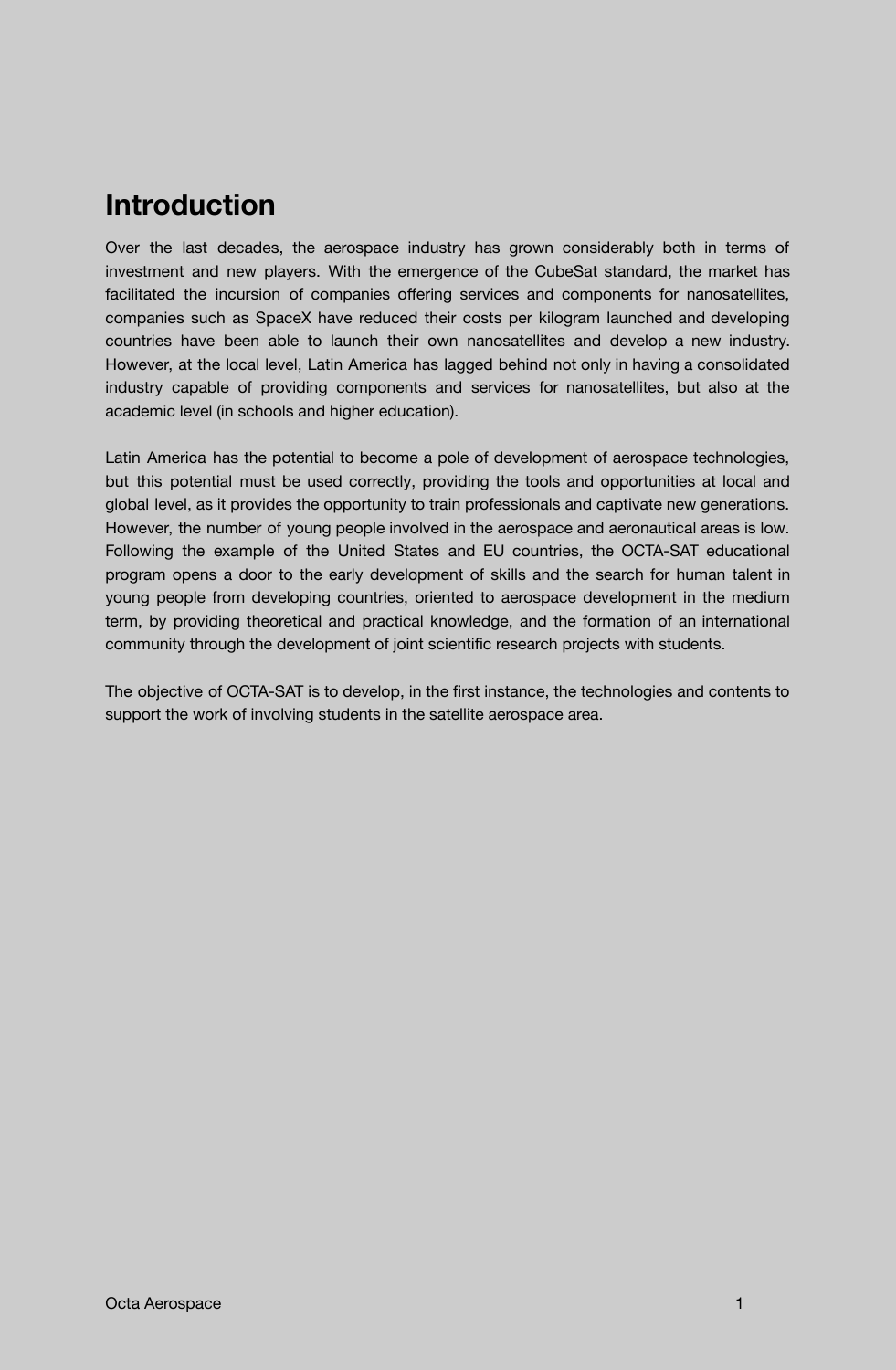# **Format Proposal**

Online class format, with hours of content per virtual platform and asynchronous activities. OCTA-SAT can provide the content, using an online platform in a MOOC course format. The program includes the implementation of outreach activities through on-line lectures and classes with collaboration of relevant actors in the aerospace industry and scientific communities worldwide.

Virtual, pre-recorded 60-minute classes are proposed, including a diagnostic evaluation at the end of each module. In order to encourage students, an interactive class format is considered (e.g. presentation of content on satellite telemetry from the Space Operations Group). The classes and activities are hosted in a Learning Management System platform.

### **Hardware**

Octa Aerospace has worked on the conceptual design of a modular model with a similar subsystems structure to the CubeSat format, separating each subsystem into individual stacked boards interconnected through GPIO (General Purpose IO) pins.

Payload: Space for the incorporation of payload or extensions for experiments or extra sensors.

ADCS: Subsystem composed of sensors such as accelerometers, gyroscopes, magnetometers and others to determine the position and movement of the satellite, delivering information to the CDHS to use devices such as magnetorquers, Reaction wheels or RCS.

In CanSats, typically only data is collected, although there are projects that include control surfaces to slow the rate of descent or guide the device on a particular heading.

CDHS/OBC: On-board computer, which manages the processes related to ADCS, EPS power control, datalogging and sending/receiving COM commands and more. Usually the CDHS has redundancy mechanisms, including more than one central processing unit.

EPS: Subsystem composed of a battery array (usually Lithium-ion or Lithium-ferro-phosphate) and the battery charging and protection mechanisms. The battery charging process is controlled by a microcontroller which in turn controls the MPPT charging mechanism of the solar panels. Additionally, the EPS filters and regulates the power supply to the rest of the subsystems, using MOSFETs and step-up/step-down circuits.

COM: Subsystem for transmission and reception of radio packets, with an uplink and downlink in VHF, UHF, Ku, K, Ka, etc... For the CanSat, a Semtech SX1276 LoRa chip with transmission and reception in 915MHz will be used.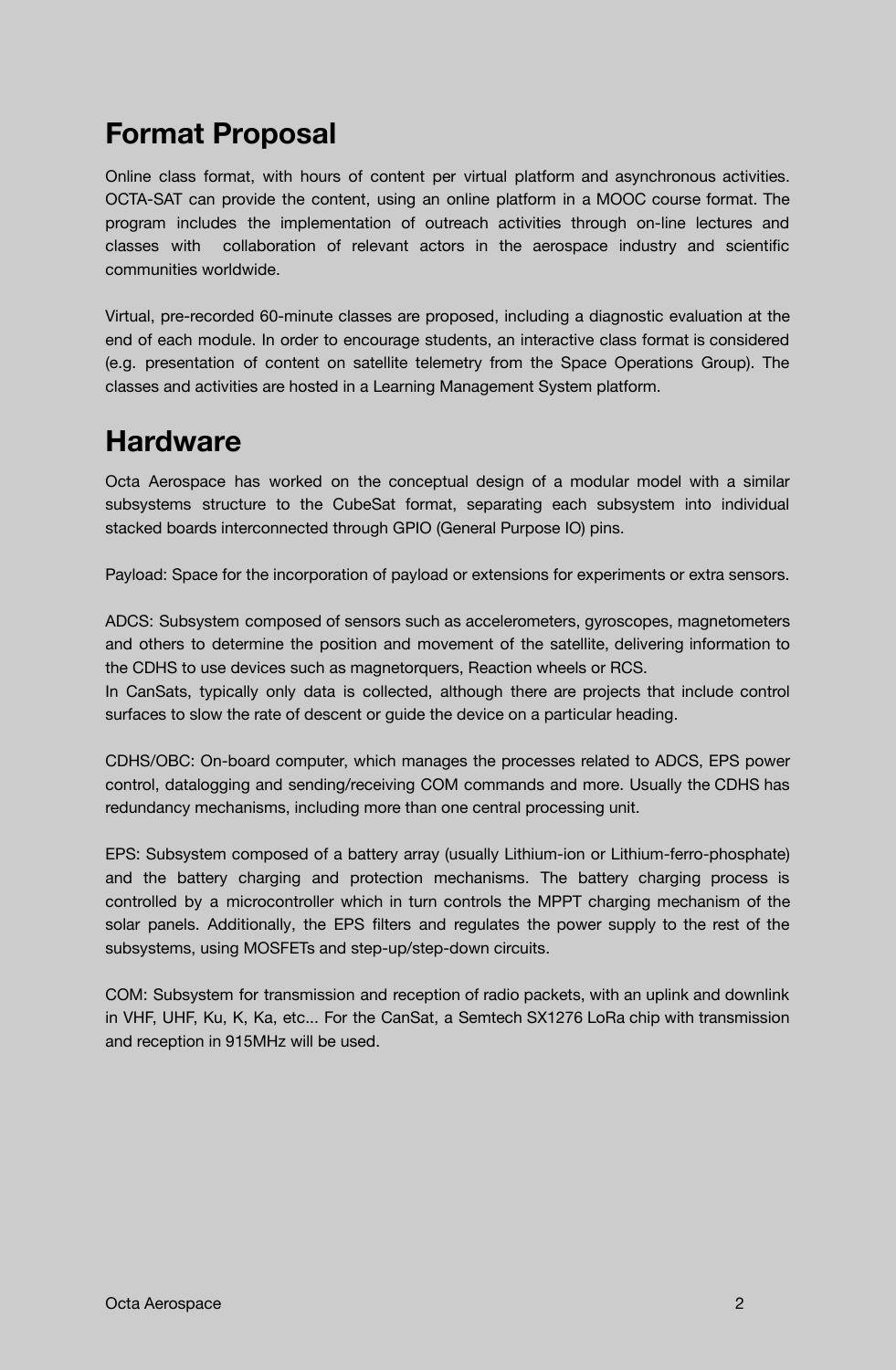# **Curricular Mesh**

#### **● Module 1: Introduction to Nanosatellites**

**Duration:** 120 Minutes (17 blocks of 60 minutes)

**Description:** On this module students will learn basic concepts about nanosatellites and their subsystems while comparing actual satellites to CanSats and their equivalent subsystems.

Along with learning about nanosatellites, students will have the opportunity to know more about electronics and how to be able to design electronic circuits and use open source tools to create PCB boards.

| <b>Bloques</b> | <b>Contenido</b>                                          |
|----------------|-----------------------------------------------------------|
| 1              | Introduction to nanosatellites and subsystems             |
| 1              | Introduction to CanSats (with kit)                        |
| $\mathbf{2}$   | Electronics basics                                        |
| 1              | <b>Microcontrollers</b>                                   |
| 4              | Circuit design with KiCad                                 |
| $\mathbf{2}$   | <b>Battery Fundamentals</b>                               |
| 1              | Waves (Applied to radio frequency)                        |
| $\overline{2}$ | Telecommunications: Antennas and satellite communications |
| 1              | Fundamentals of additive manufacturing (3D Printing)      |
| $\mathbf{2}$   | Use of CAD software                                       |

#### **● Module 2: Programming**

**Duration:** 510 Minutes (17 blocks of 30 minutes)

**Description:** Students are introduced to the logic thinking of engineering through programming, with Python 3, as it is the most widely used programming language worldwide. Python is a multi-utility language, from cybersecurity to hardware control.

| <b>Bloques</b> | <b>Contenido</b> |
|----------------|------------------|
| $\mathbf{2}$   | Fundamentals     |
|                | Variables        |
|                | Arrays           |
|                | Conditional      |
|                | Loops            |
|                | <b>Functions</b> |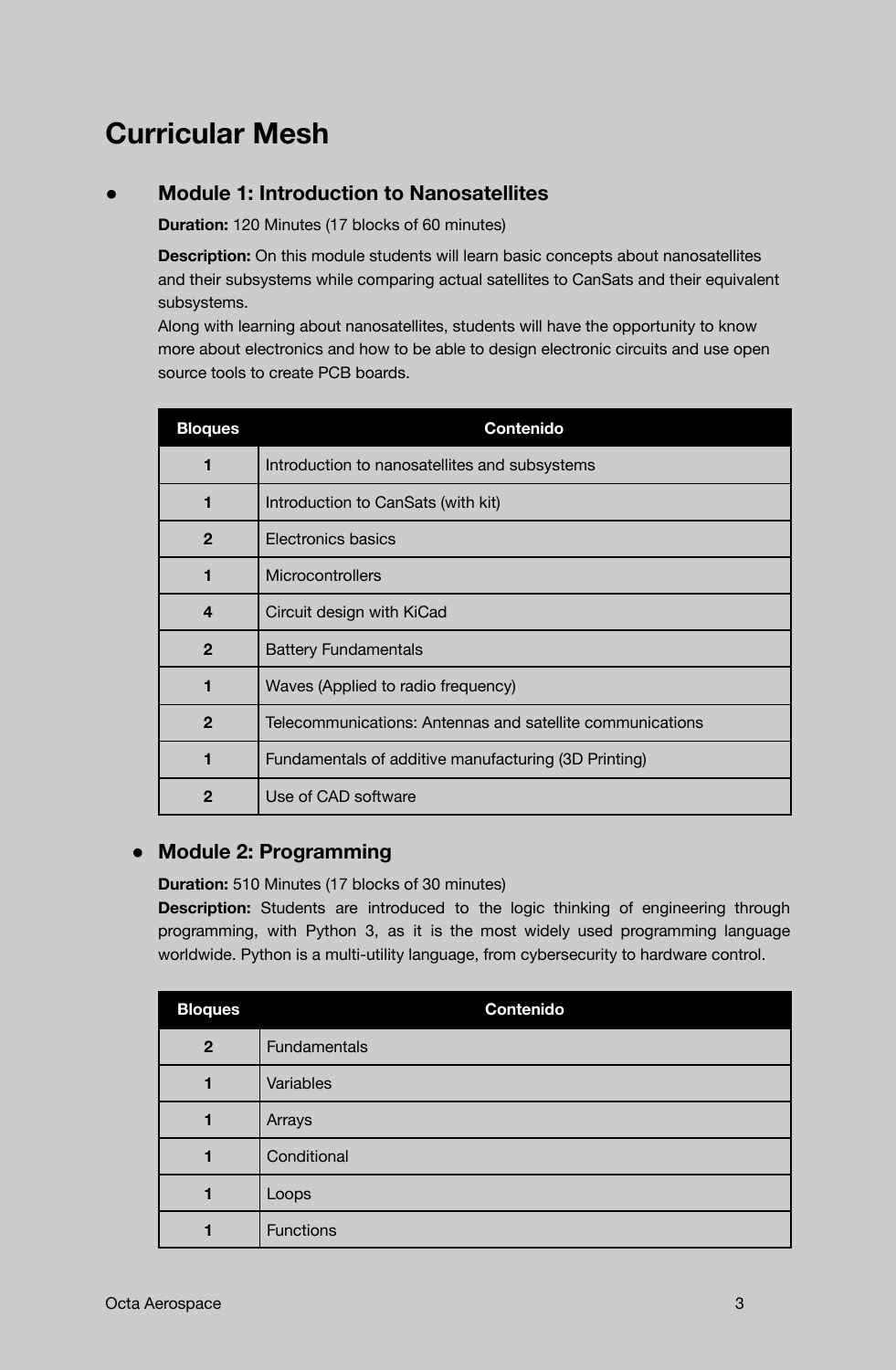| 1              | <b>Capstone Project</b> |
|----------------|-------------------------|
| $\mathbf{2}$   | Debug                   |
| $\overline{2}$ | File Management         |
| $\overline{2}$ | Data Graph              |
| $\mathbf{2}$   | GitHub                  |

#### **● Module 3: Telemetry and Mission Control Software**

**Duration:** 540 Minutes (9 blocks of 60 minutes)

**Description:** Explanation of how the information received by the CanSat modules is transmitted up to a database, with the use of LoRa modules. <- Mention Open MCT.

| <b>Bloques</b> | <b>Contenido</b>                                          |
|----------------|-----------------------------------------------------------|
|                | LoRa and Python 3 for sending and receiving radio packets |
| 3              | Introduction to mission control work and functions        |
| 3              | Javascript and NASA Open MCT                              |
| $\overline{2}$ | Telemetry integration to NASA Open MCT                    |

#### **● Module 4.1: Geospatial Information and Mapping**

**Duration:** 240 Minutes (8 blocks of 30 minutes)

**Description:** Introduction to geolocation, its different systems, explanation of how it works and its application in CanSats. How to use maps as the main guiding tool to locate yourself together with other complementary tools, and how to use the information received from the CanSat to locate it and prepare a safe rescue plan for it.

| <b>Bloques</b> | <b>Contenido</b>                                                      |
|----------------|-----------------------------------------------------------------------|
| 2              | <b>Introductory Concepts of Orbital Mechanics</b>                     |
|                | <b>Coordinate Systems</b>                                             |
| $\mathbf{2}$   | Aerial photogrammetry and satellite imagery: A view of climate change |
| $\mathbf 2$    | Fundamentals of cartography                                           |
|                | Orientation with compass and GPS systems                              |